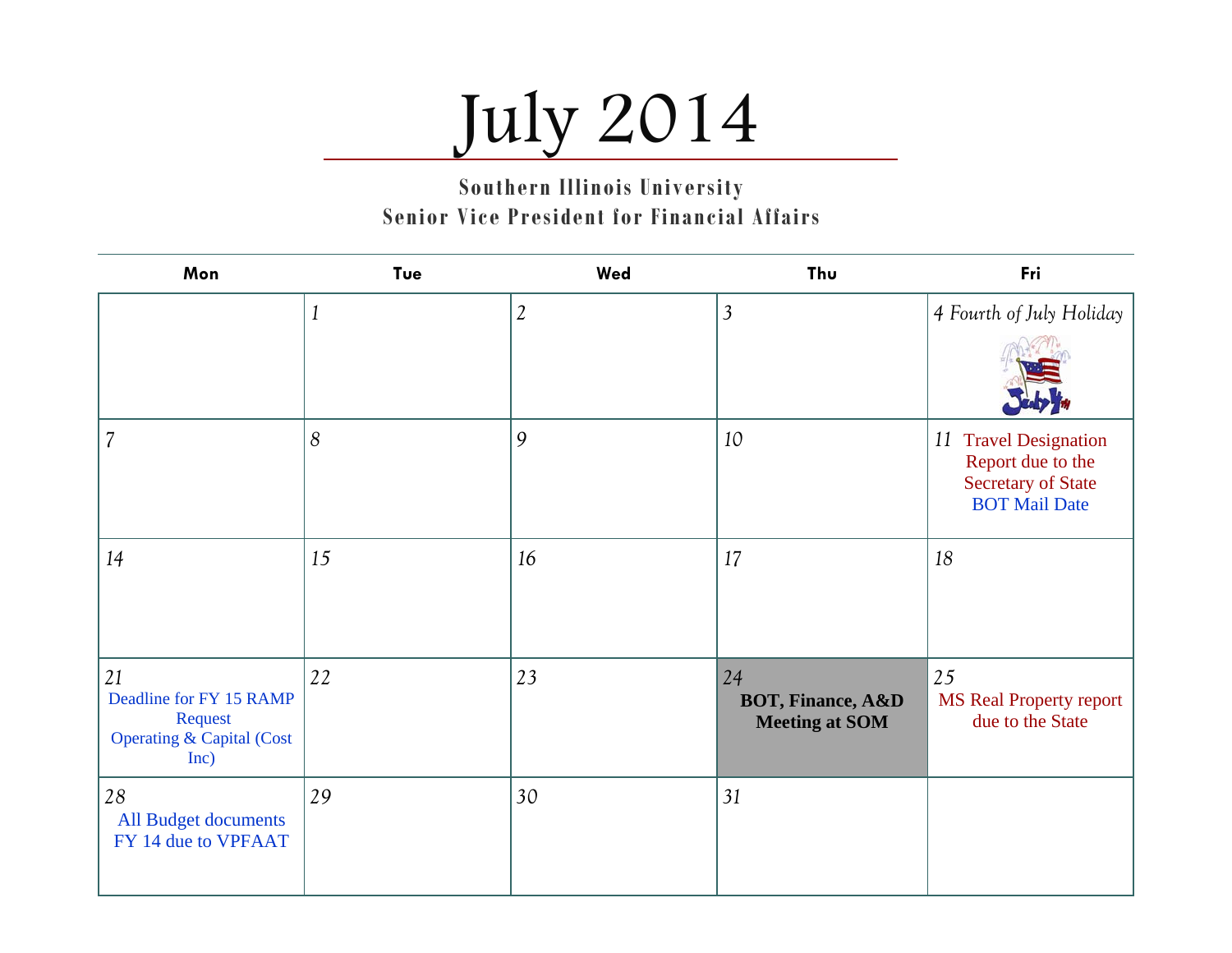### August 2014

| Mon                                                                                | Tue | Wed | Thu                      | Fri                                                                                                                                                                          |
|------------------------------------------------------------------------------------|-----|-----|--------------------------|------------------------------------------------------------------------------------------------------------------------------------------------------------------------------|
|                                                                                    |     |     |                          | 1 Salary Increase Guidelines by<br>campus due to VP FAAT<br>IBHE to distribute historical<br>RAMP, Operating and Capital<br><b>Budget Request and Technical</b><br>Questions |
| 4 RAMP FY15 due to<br><b>VPFAAT</b> (Performa<br>Table & Capital Priority<br>List) | 5   | 6   | $\overline{\mathcal{L}}$ | 8                                                                                                                                                                            |
| 11<br><b>BOT</b> Agenda Items<br>Deadline                                          | 12  | 13  | 14                       | 15<br><b>COP Holder</b><br><b>Payments Due</b>                                                                                                                               |
| 18                                                                                 | 19  | 20  | 21                       | 22<br>Preliminary FY 14 financial<br>statements due to VPFAA for<br>Dec. BOT meeting                                                                                         |
| 25                                                                                 | 26  | 27  | 28                       | 29<br><b>BOT Mail Date</b>                                                                                                                                                   |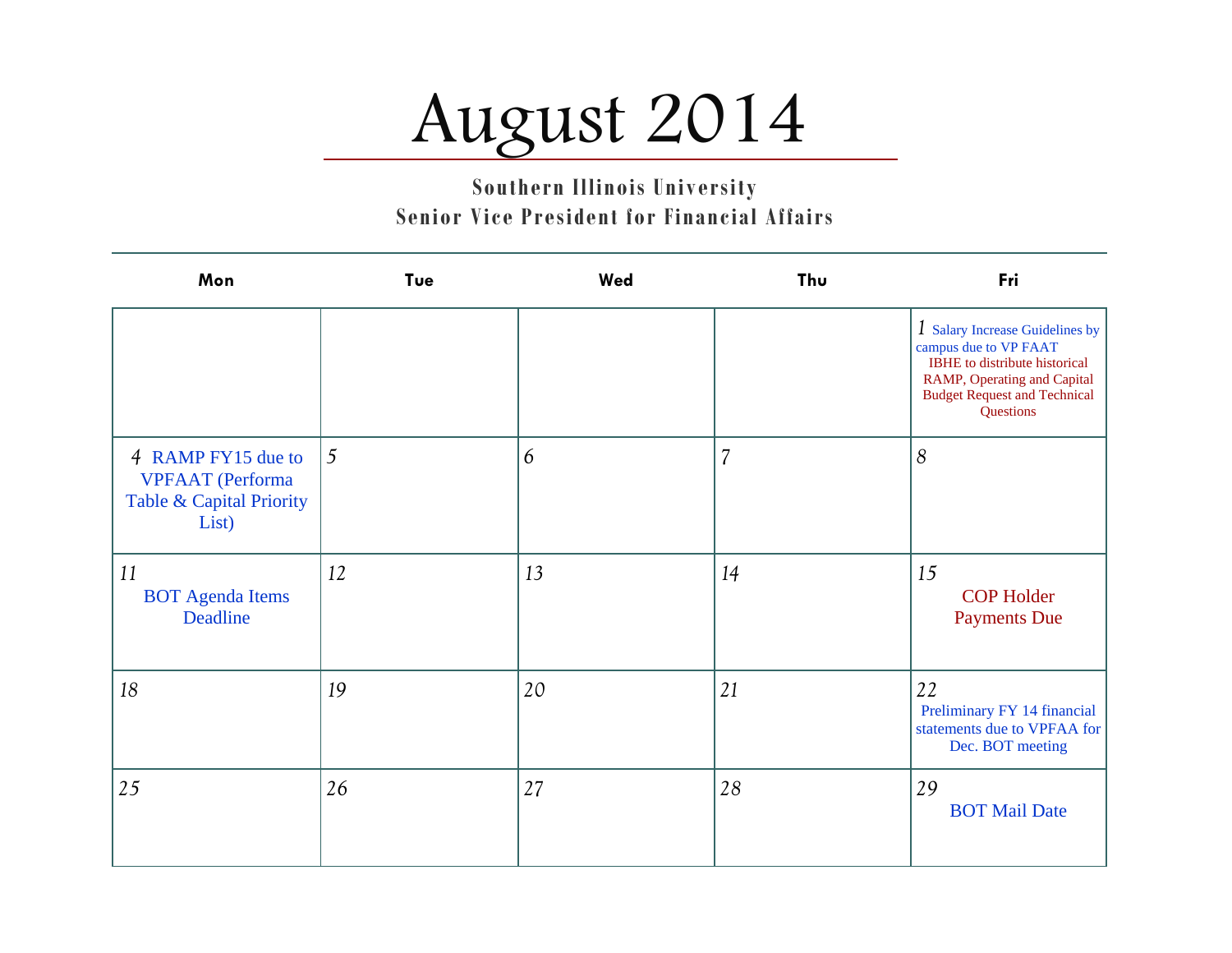# September 2014

**Southern Illinois University Senior Vice President for Financial Affairs** 

| Mon                                     | Tue            | Wed                                              | Thu                                     | Fri                                                                                                   |
|-----------------------------------------|----------------|--------------------------------------------------|-----------------------------------------|-------------------------------------------------------------------------------------------------------|
| 1 Labor Day Holiday<br><b>Labor Day</b> | $\overline{2}$ | $\mathfrak{Z}$                                   | $\overline{4}$                          | 5                                                                                                     |
| 8                                       | 9              | 10                                               | 11 BOT, Finance, A&D Meeting<br>at SIUE | 12<br><b>Tuition Waiver (tables 4)</b><br>&5) due to IBHE<br>President sends out Salary<br>guidelines |
| 15<br><b>Salary Report Due</b>          | 16             | 17<br><b>Determine Tuition Level</b><br>for RAMP | 18                                      | 19<br><b>Historical RAMP from</b><br>campuses due to<br><b>VPFAA</b>                                  |
| 22                                      | 23             | 24                                               | 25                                      | 26<br><b>CMS</b> payment<br><b>Historical RAMP</b><br>submissions due back to<br><b>IBHE</b>          |
| 29                                      | 30             |                                                  |                                         |                                                                                                       |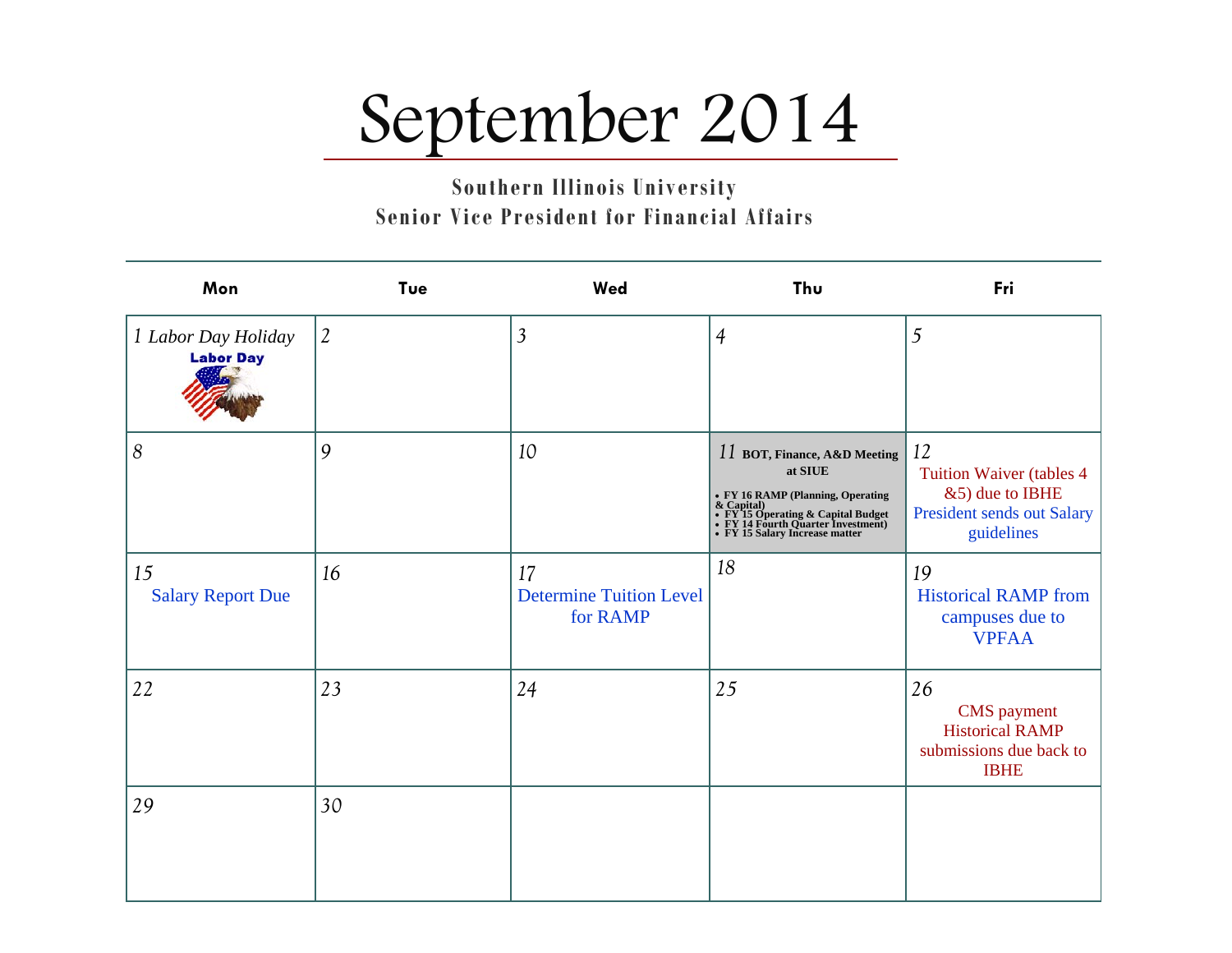### October 2014

**Southern Illinois University Senior Vice President for Financial Affairs** 

| Mon | Tue            | Wed                                                                                                   | Thu                                           | Fri                                                                     |
|-----|----------------|-------------------------------------------------------------------------------------------------------|-----------------------------------------------|-------------------------------------------------------------------------|
|     |                | Bondholder payment<br>due                                                                             | $\mathfrak{2}$                                | $\overline{3}$                                                          |
| 6   | $\overline{7}$ | 8<br>FY14 Year end report<br>due to Dr Stucky                                                         | $\overline{9}$                                | 10                                                                      |
| 13  | 14             | 15<br><b>RAMP</b> Operating and<br>Capital documents and<br>Technical questions due to<br><b>IBHE</b> | 16                                            | 17<br>FY15 1st qtr report due<br>from campuses to<br><b>Tami Carson</b> |
| 20  | 21             | 22                                                                                                    | 23                                            | 24                                                                      |
| 27  | 28             | 29                                                                                                    | 30<br>Performance report due<br>to Dr Sarvela | 31                                                                      |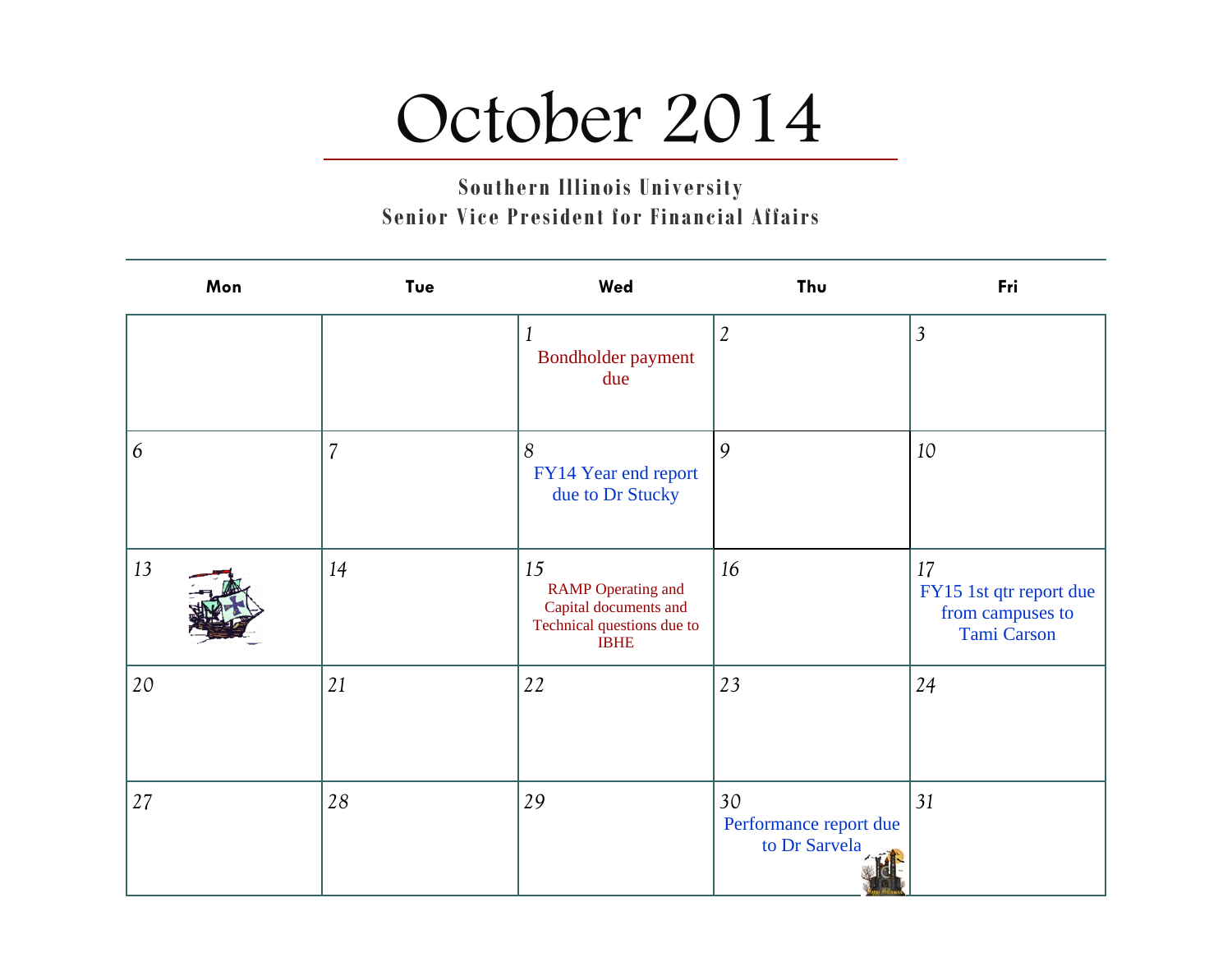### November 2014

**Southern Illinois University Senior Vice President for Financial Affairs** 

| Mon                                                                                  | Tue                        | Wed                                                 | Thu                     | Fri                                                                       |
|--------------------------------------------------------------------------------------|----------------------------|-----------------------------------------------------|-------------------------|---------------------------------------------------------------------------|
| $\overline{3}$                                                                       | $\overline{4}$             | 5                                                   | 6                       | $\overline{\mathcal{L}}$<br>FY14 first quarter<br>report due to Dr Stucky |
| 10<br><b>Deadline for Board</b><br><b>Agenda Items</b>                               | 11<br>Veterans Day Holiday | 12                                                  | 13                      | 14                                                                        |
| 17                                                                                   | 18                         | 19                                                  | 20                      | 21                                                                        |
| 24<br>Information for Bureau of the<br>Budget "Illinois Budget Book"<br>due to VPFAA | 25<br><b>BOT Mail Date</b> | 26<br><b>GOMB FY15 on-line</b><br>budget submission | 27 Thanksgiving Holiday | 28 Thanksgiving Holiday                                                   |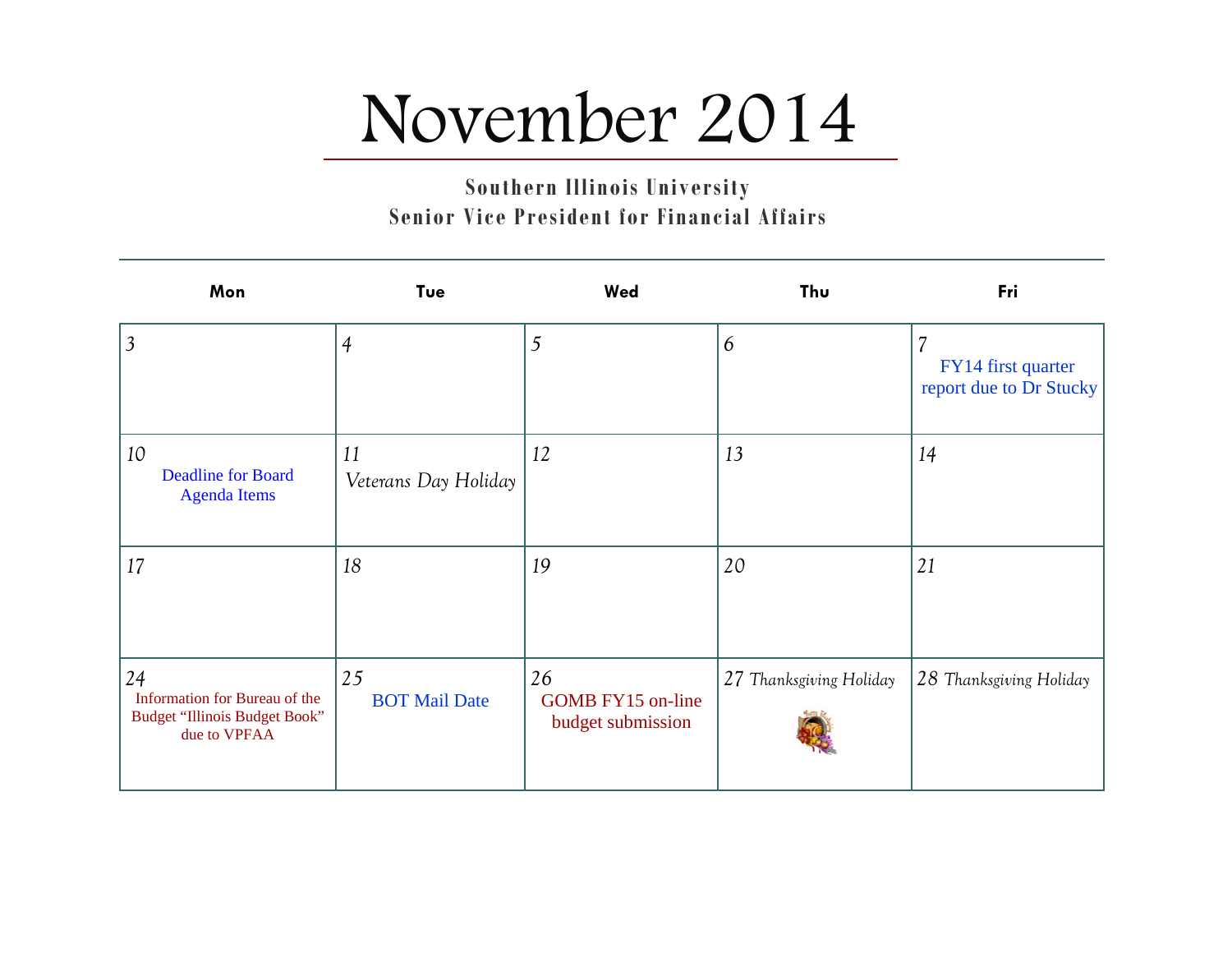### December 2014

| Mon                                                                      | Tue                                                                           | Wed            | Thu                                                                                                               | Fri                                                                              |
|--------------------------------------------------------------------------|-------------------------------------------------------------------------------|----------------|-------------------------------------------------------------------------------------------------------------------|----------------------------------------------------------------------------------|
|                                                                          | $\overline{2}$                                                                | $\overline{3}$ | $\overline{4}$                                                                                                    | 5                                                                                |
| 8                                                                        | 9                                                                             | 10             | 11 BOT, Finance, A&D<br>Meeting SIUC<br>• Year-end financial report<br>FY 15 First quarter invest-<br>ment report | 12<br><b>Continuing Disclosure</b><br>due to Tina                                |
| 15<br>Proposals on tuition and<br>fees due to President/<br><b>VPFAA</b> | 16<br>Course specific fee and<br>tuition waivers report<br>due to the Board   | 17             | 18                                                                                                                | 19<br><b>CMS</b> payment<br><b>Mail State Agency</b><br>Workforce report due Jan |
| 22                                                                       | 23                                                                            | 24             | 25 Christmas Holiday                                                                                              | 26 Administrative Closure                                                        |
|                                                                          | 29 Administrative Closure 30 Administrative Closure 31 New Year's Eve Holiday |                |                                                                                                                   |                                                                                  |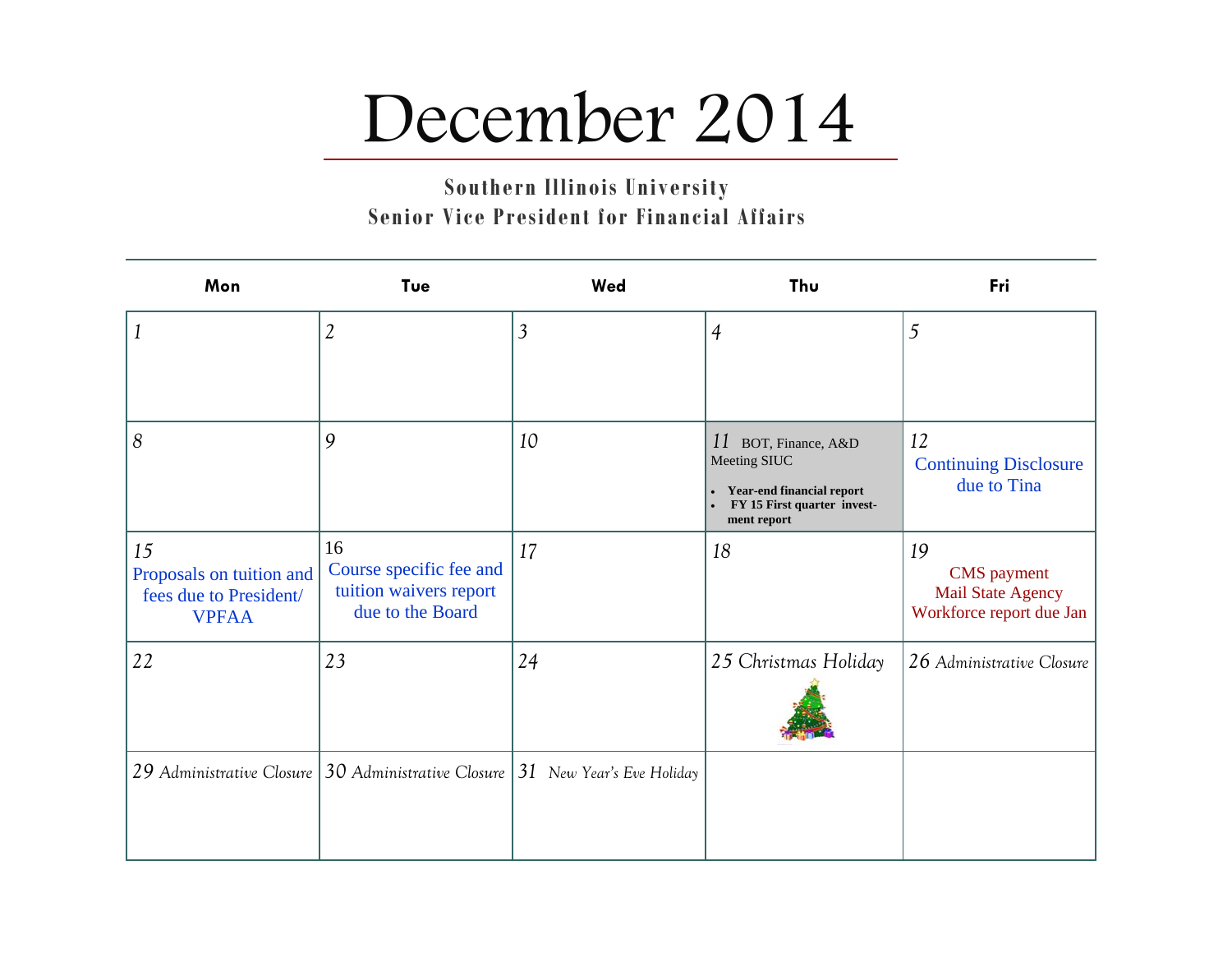## January 2015

| Mon                                                                                                            | Tue | Wed                                                                                 | Thu                                           | Fri                        |
|----------------------------------------------------------------------------------------------------------------|-----|-------------------------------------------------------------------------------------|-----------------------------------------------|----------------------------|
|                                                                                                                |     |                                                                                     | 1 New Year's Holiday                          | $\mathfrak{2}$             |
| 5 Prepare Appropriation<br><b>Hearing Factbook</b><br>Large student financial aid<br>drawdown and distribution | 6   | $\overline{7}$                                                                      | $\delta$                                      | 9                          |
| 12 Deadline for Board<br><b>Agenda Items</b>                                                                   | 13  | 14                                                                                  | 15<br><b>Travel Designation</b><br>report due | 16                         |
| 19 Dr. Martin Luther King<br>Jr. Holiday                                                                       | 20  | 21<br>FY 15 Mid-year budget<br>report due from<br>campuses to<br><b>Tami Carson</b> | 22                                            | 23                         |
| 26                                                                                                             | 27  | 28                                                                                  | 29                                            | 30<br><b>BOT Mail Date</b> |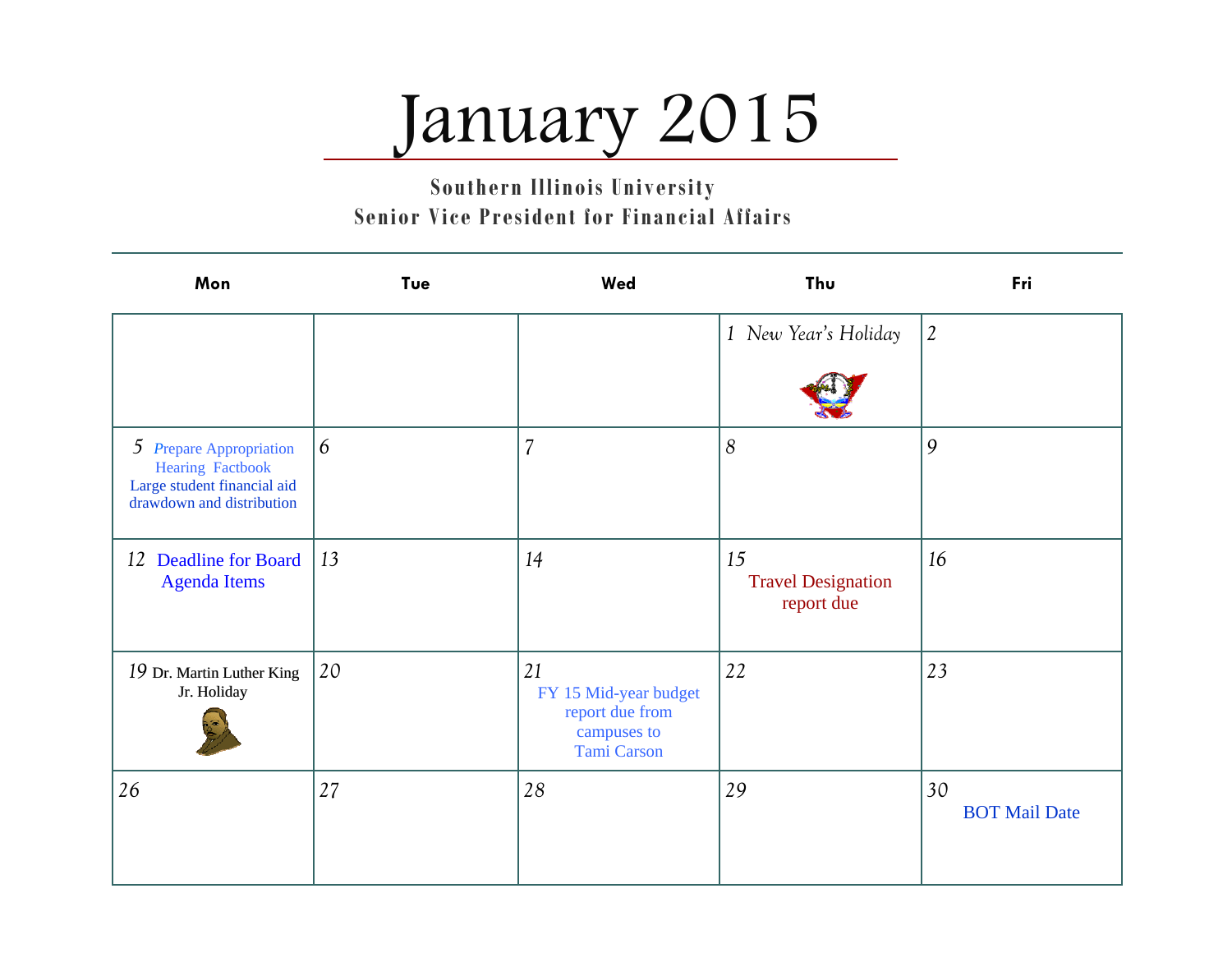# February 2015

| Mon                                                                     | Tue                                                                       | Wed                                                         | Thu | Fri                                     |
|-------------------------------------------------------------------------|---------------------------------------------------------------------------|-------------------------------------------------------------|-----|-----------------------------------------|
| 2 ISL forms and Nar-<br>ratives from<br>campuses due to<br><b>VPFAA</b> | $\mathfrak{Z}$<br><b>CUPA Admin and</b><br>Mid-level salary<br>survey due | $\overline{4}$<br>FY 14 Mid-Year Report<br>due to Dr Stucky | 5   | 6                                       |
| 9<br>FY15 Planning and Budg-<br>et Schedules mailed to<br>campuses      | 10                                                                        | 11                                                          | 12  | 13<br><b>COP Holder Payments</b><br>Due |
| 16                                                                      | 17                                                                        | 18                                                          | 19  | 20                                      |
| 23                                                                      | 24                                                                        | 25                                                          | 26  | 27                                      |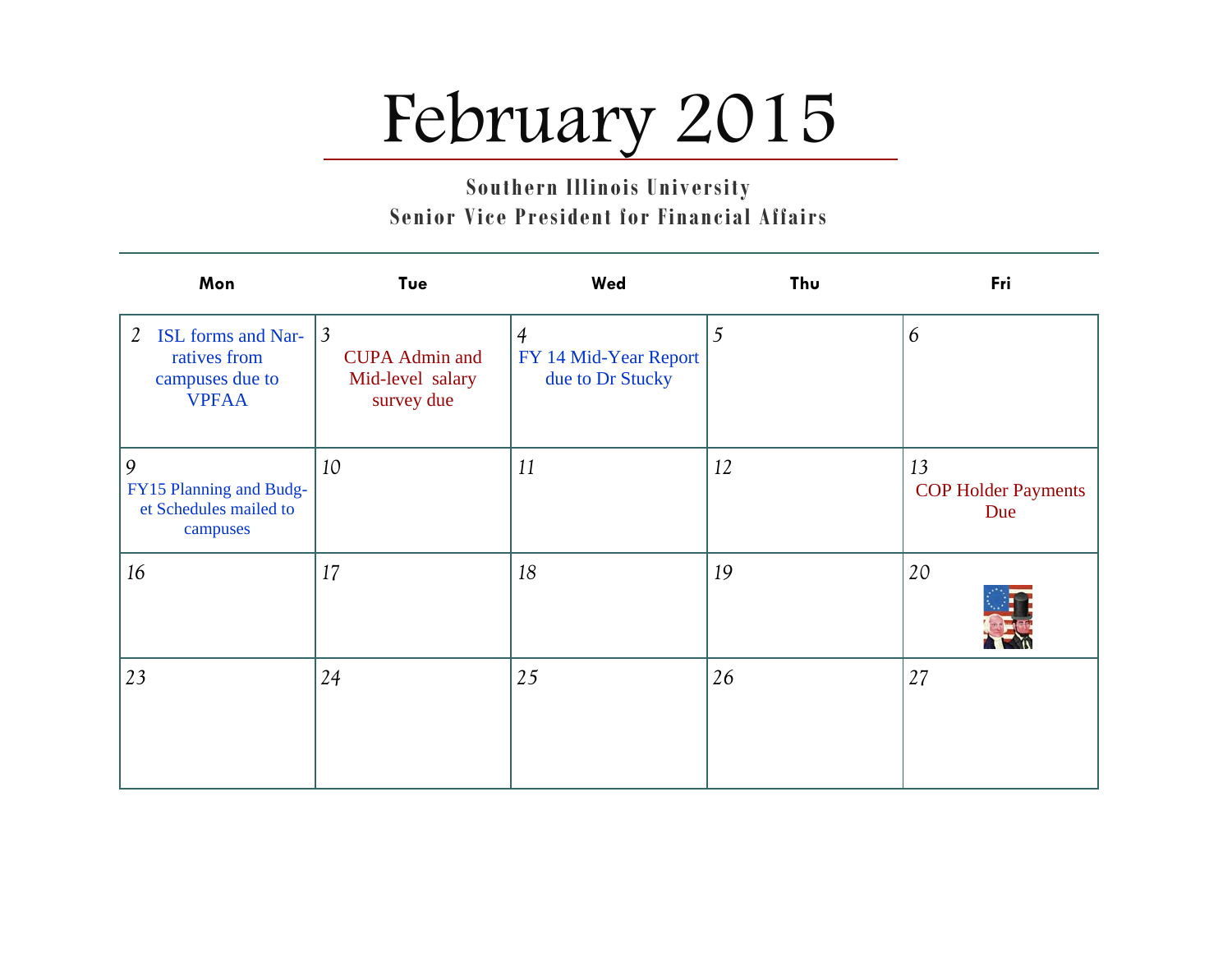## March 2015

| Mon                                         | Tue            | Wed                      | Thu            | Fri                          |
|---------------------------------------------|----------------|--------------------------|----------------|------------------------------|
| $ 2\rangle$<br>MDW report due to<br>Sarvela | $\overline{3}$ | $\overline{4}$           | $\mathfrak{S}$ | 6                            |
| 9 Deadline for Board<br><b>Agenda Items</b> | 10             | 11                       | 12             | 13<br>ISL's due to the State |
| 16                                          | 17             | 18                       | 19             | 20                           |
| 23                                          | 24             | 25<br><b>CMS</b> payment | 26             | 27<br><b>BOT Mail Date</b>   |
| 30                                          | 31             |                          |                |                              |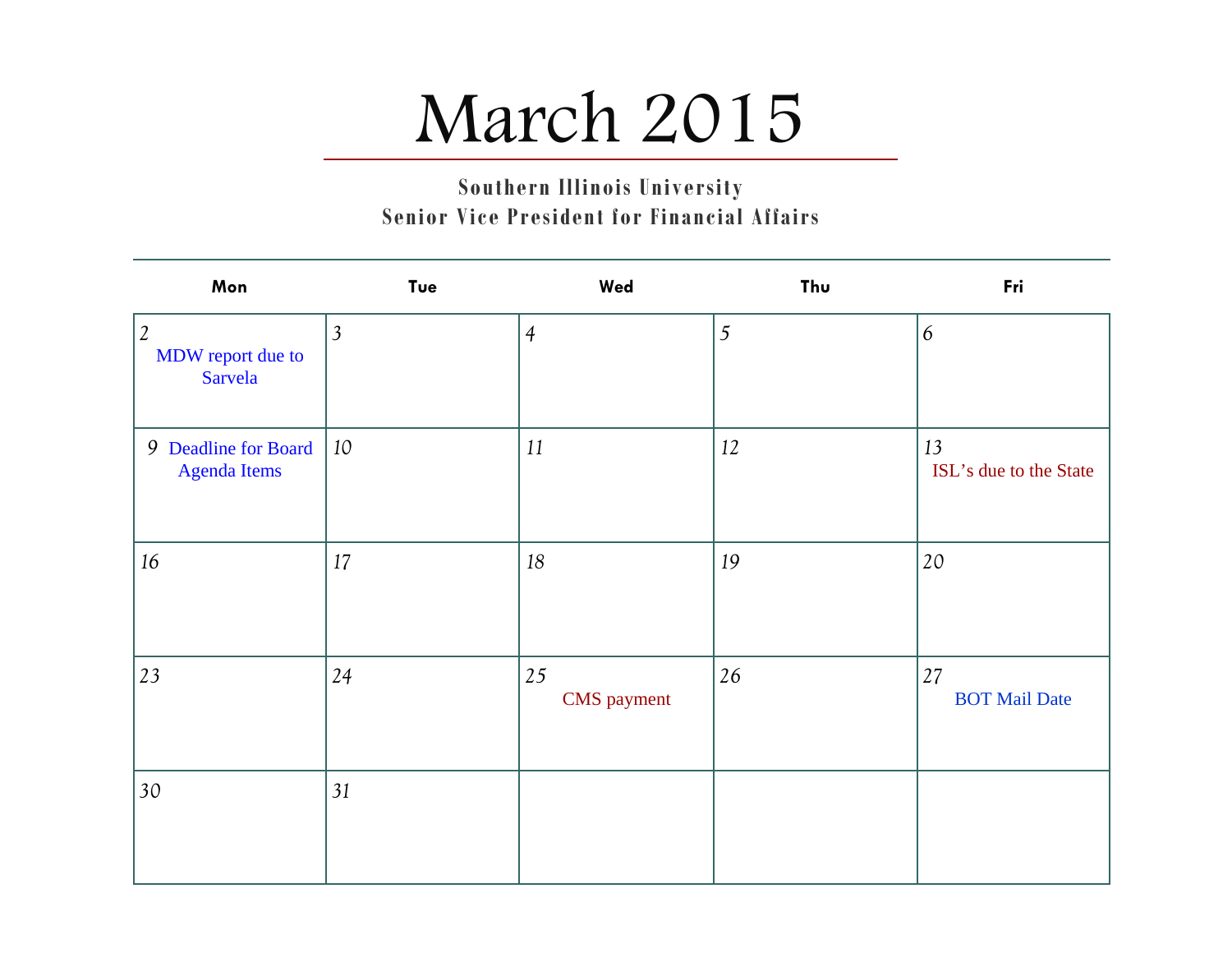

| Mon                                                   | Tue            | Wed                                                                                | Thu            | Fri                        |
|-------------------------------------------------------|----------------|------------------------------------------------------------------------------------|----------------|----------------------------|
|                                                       |                | 1<br>FY15 Budget document<br>templates sent to campuses<br>Bondholder payments due | $\mathfrak{2}$ | $\overline{3}$             |
| 6<br><b>Deadline for Board</b><br><b>Agenda Items</b> | $\overline{7}$ | $\boldsymbol{8}$                                                                   | 9              | 10                         |
| 13                                                    | 14             | 15                                                                                 | 16             | 17                         |
| 20                                                    | 21             | 22                                                                                 | 23             | 24<br><b>BOT Mail Date</b> |
| 27                                                    | 28             | 29                                                                                 | 30             |                            |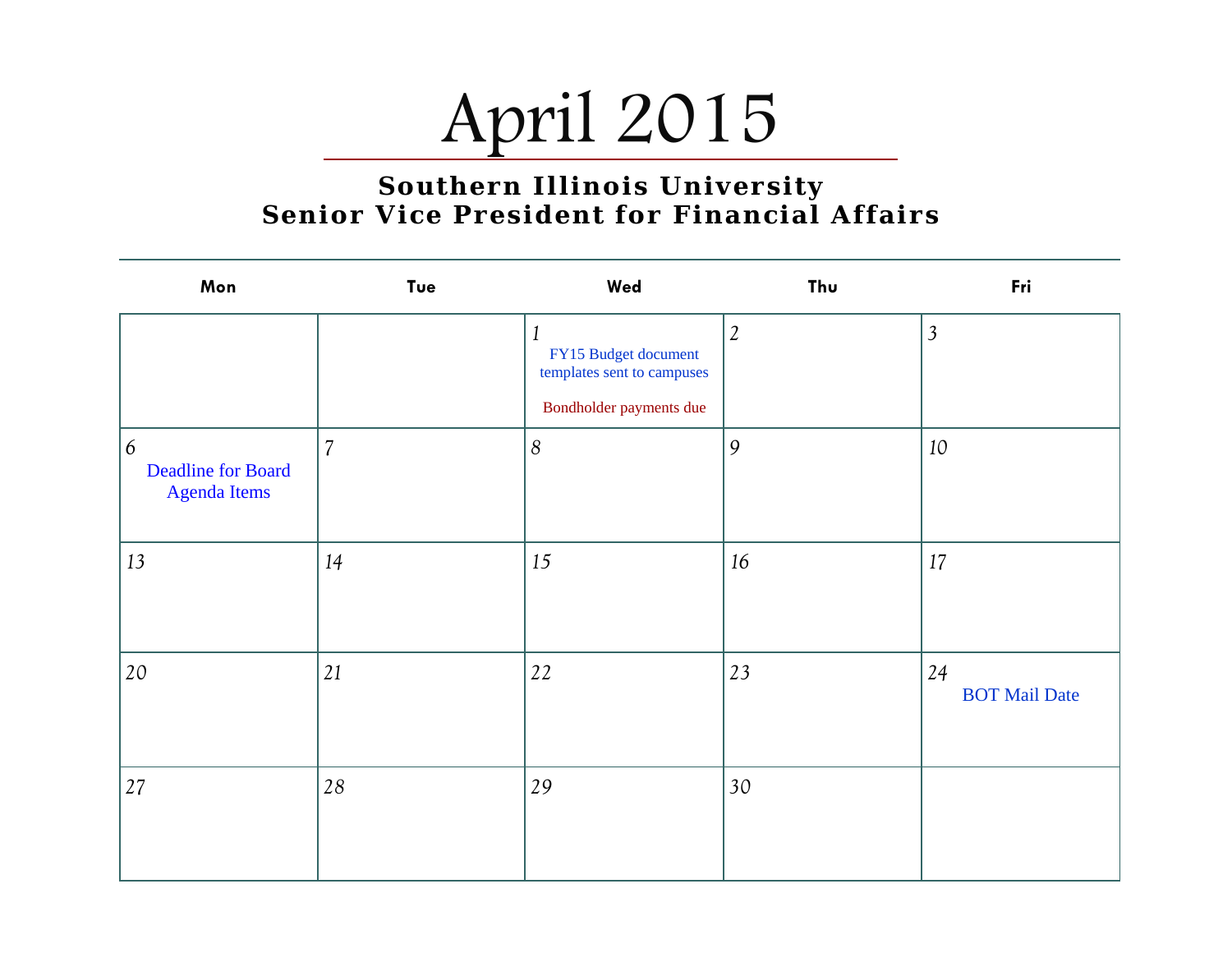# May 2015

**Southern Illinois University Senior Vice President for Financial Affairs** 

| Mon                                                           | Tue | Wed                                                     | Thu            | Fri                                                                |
|---------------------------------------------------------------|-----|---------------------------------------------------------|----------------|--------------------------------------------------------------------|
|                                                               |     |                                                         |                | $\mathbf{1}$<br>FY15 3rd Quarter<br>report due from<br>campuses to |
| $\overline{4}$<br>FY15 3rd Quarter report<br>due to Dr Stucky | 5   | 6                                                       | $\overline{7}$ | $\boldsymbol{8}$                                                   |
| 11                                                            | 12  | 13<br><b>OAG Preliminary Audit</b><br><b>Survey Due</b> | 14             | 15                                                                 |
| 18                                                            | 19  | 20                                                      | 21             | 22                                                                 |
| 25 Memorial Day                                               | 26  | 27                                                      | 28             | 29                                                                 |